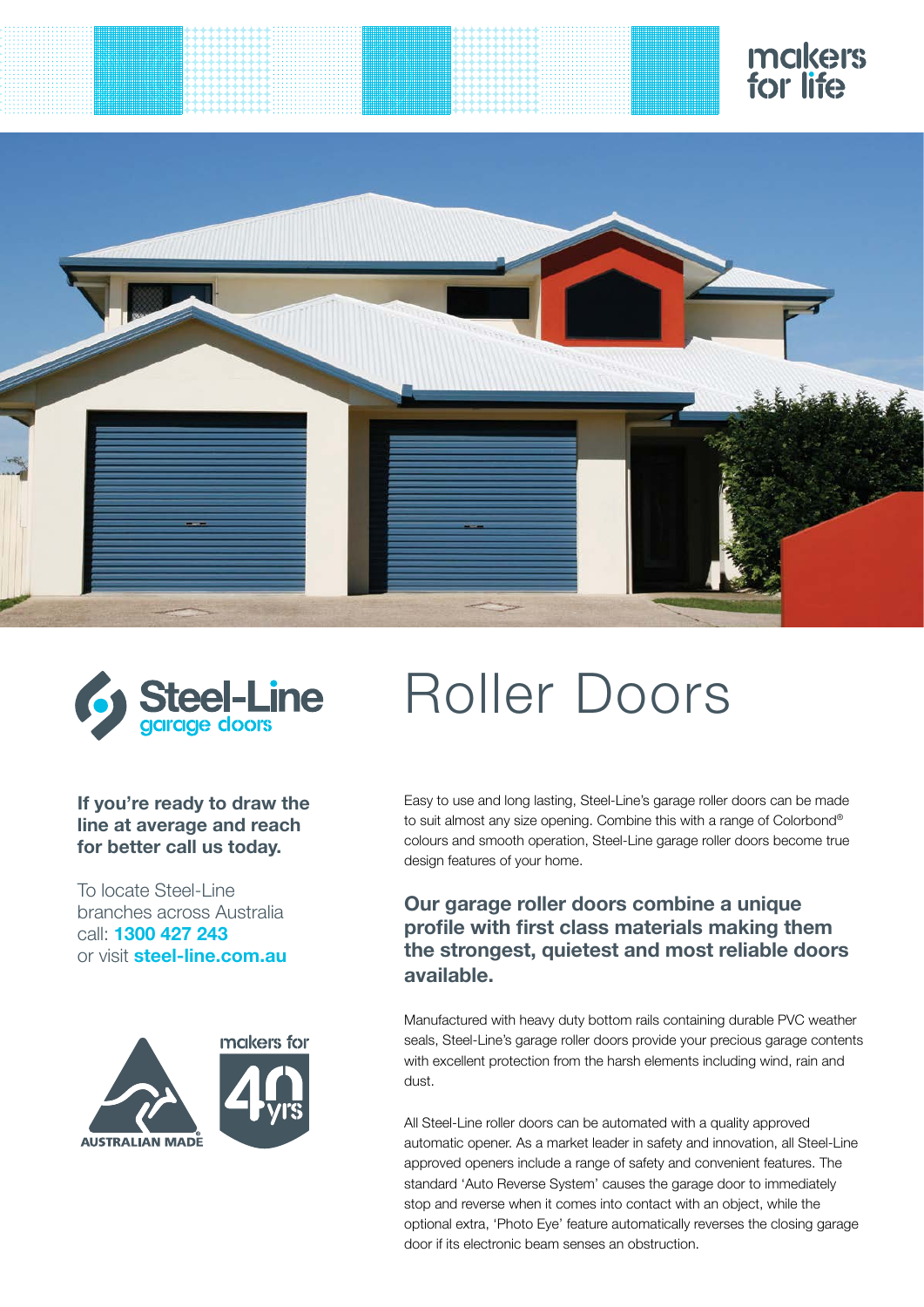# **3 easy steps to order your roller door**

Submit Opening **Measurements 1** Submit Opening **2** Select a colour **1 3** Select an of





Select a colour **Select** an opener and accessories

# **Submit Opening Measurements**

In placing an order you will be required to submit the following information.

The range of available sizes in "A" series, "AA" series and "B" series:

### **"A" series residential door**

### **"AA" series residential door**

**(Range from 900mm to 3430mm in width)**

**"A" Series Door Heights Up to and including 1200mm Up to and including 2100mm Up to and including 2200mm Up to and including 2400mm Up to and including 2600mm Up to and including 2700mm Up to and including 3000mm** **(Range from 3435mm to 5500mm in width)**

| "AA" Series Door Heights   |
|----------------------------|
| Up to and including 2200mm |
| Up to and including 2400mm |
| Up to and including 2600mm |
| Up to and including 2700mm |
| Up to and including 3000mm |

### **"B" series light industrial door**

**(Range from 3101mm to 5500mm in width)**

| "B" Series Door Heights    |
|----------------------------|
| Up to and including 3300mm |
| Up to and including 3600mm |
| Up to and including 4200mm |
| Up to and including 4800mm |
| Up to and including 5100mm |

| <b>Description</b>             | <b>Measurements</b> |
|--------------------------------|---------------------|
| <b>Opening Size Height LHS</b> |                     |
| <b>Opening Size Height RHS</b> |                     |
| <b>Opening Size Width</b>      |                     |
| <b>Side Room LHS</b>           |                     |
| <b>Side Room RHS</b>           |                     |
| <b>Headroom</b>                |                     |

| Door Size - Width            | "A" series = Opening Size + 50mm                            |  |  |  |  |  |  |
|------------------------------|-------------------------------------------------------------|--|--|--|--|--|--|
|                              | "AA" series = Opening Size + 100mm                          |  |  |  |  |  |  |
|                              | "B" series = Opening size + 100mm                           |  |  |  |  |  |  |
| Door Size - Height           | Refer to "A" series and "AA" series and "B"<br>series above |  |  |  |  |  |  |
| Side Room - Manual           | "A" series = 90mm minimum                                   |  |  |  |  |  |  |
|                              | "AA" series $= 125$ mm minimum                              |  |  |  |  |  |  |
|                              | "B" series = 185mm minimum                                  |  |  |  |  |  |  |
| Side Room - With             | "A" series = 120mm minimum                                  |  |  |  |  |  |  |
| <b>Automatic Opener</b>      | "AA" series = 150mm minimum                                 |  |  |  |  |  |  |
|                              | "B" series = $150$ mm minimum*                              |  |  |  |  |  |  |
| <b>Headroom - Minimum</b>    | "A" and "AA" series = $430$ mm-510mm*                       |  |  |  |  |  |  |
|                              | "B" series = up to 570mm*                                   |  |  |  |  |  |  |
| <b>Restricted - Headroom</b> | = door opening height may be restricted                     |  |  |  |  |  |  |

**NOTE:** The above table is a guide only and some dimensions may change.

\* Please refer to Steel-Line Roller Door Technical Data Sheet for more details.



**(View from inside of garage, looking out)**

|           |                     |                     |           |           | .                   |           |                                                                                   |           |           |           |           |                     |           |                               |  |  |
|-----------|---------------------|---------------------|-----------|-----------|---------------------|-----------|-----------------------------------------------------------------------------------|-----------|-----------|-----------|-----------|---------------------|-----------|-------------------------------|--|--|
| $\bullet$ | $\bullet$           | $\bullet$           |           |           | .                   |           |                                                                                   |           |           |           |           |                     |           |                               |  |  |
| $\bullet$ | ۰                   |                     | ۰         | $\bullet$ | $\bullet$ $\bullet$ | $\bullet$ | $\begin{array}{cccccccccccccc} \bullet & \bullet & \bullet & \bullet \end{array}$ | $\bullet$ | $\bullet$ | $\bullet$ | $\bullet$ | $\bullet$           | $\bullet$ | $\bullet$ $\bullet$ $\bullet$ |  |  |
| $\bullet$ |                     | $\bullet$ $\bullet$ |           |           | .                   |           |                                                                                   |           |           |           |           |                     |           |                               |  |  |
| $\bullet$ |                     | $\bullet$ $\bullet$ |           |           | .                   |           |                                                                                   |           |           |           |           |                     |           |                               |  |  |
| ٠         | $\bullet$ $\bullet$ |                     |           |           | .                   |           |                                                                                   |           |           |           |           | $\bullet$           |           | .                             |  |  |
| $\bullet$ |                     |                     |           |           | .                   |           |                                                                                   |           |           |           |           |                     |           |                               |  |  |
| $\bullet$ |                     |                     |           |           | .                   |           |                                                                                   |           |           |           |           |                     |           |                               |  |  |
| $\bullet$ |                     |                     |           |           | .                   |           |                                                                                   |           |           |           |           |                     |           |                               |  |  |
| $\bullet$ |                     |                     |           |           | .                   |           |                                                                                   |           |           |           |           |                     |           |                               |  |  |
| $\bullet$ |                     |                     |           |           | .                   |           |                                                                                   |           |           |           |           |                     |           |                               |  |  |
| $\bullet$ |                     | $\bullet$ $\bullet$ |           |           | .                   |           |                                                                                   |           |           |           |           | $\bullet$           |           | .                             |  |  |
| ۰         |                     | $\cdots$            |           |           | .                   |           |                                                                                   |           |           |           | $\bullet$ | $\bullet$ $\bullet$ |           | .                             |  |  |
| $\bullet$ | $\bullet$           |                     | $\bullet$ |           |                     |           |                                                                                   |           | $\bullet$ |           |           |                     |           |                               |  |  |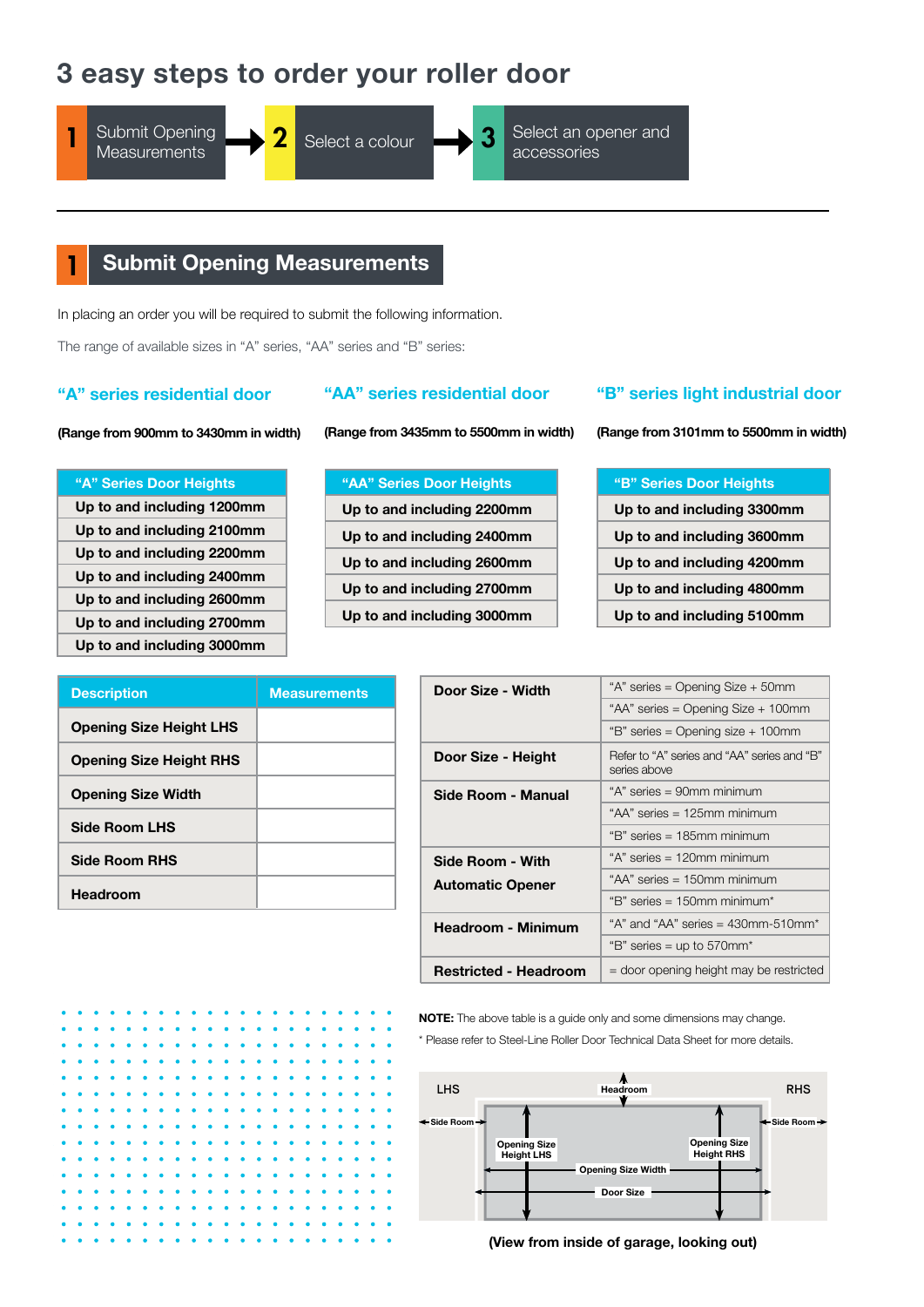

**NOTE**: The colours shown are a guide only. The limitations of printing processes make extremely accurate matches impossible. We strongly recommend comparing your choice with actual samples. Additionally, Steel-Line reserves the right to vary or delete colours without notice.

# 3 **A small additional investment for greater convenience**

# **Roller Door Openers**

2 **Colour Options**

Fit your [Steel-Line garage roller](http://www.steel-line.com.au/residential-garage-doors/garage-and-shed-roller-doors)  [door](http://www.steel-line.com.au/residential-garage-doors/garage-and-shed-roller-doors) with an automatic opener for hassle free entry to and exit from your garage or shed.

All of our [openers](http://www.bossoperators.com.au) are engineered to the highest standards ensuring easy operation, optimum performance, long life and peace of mind.

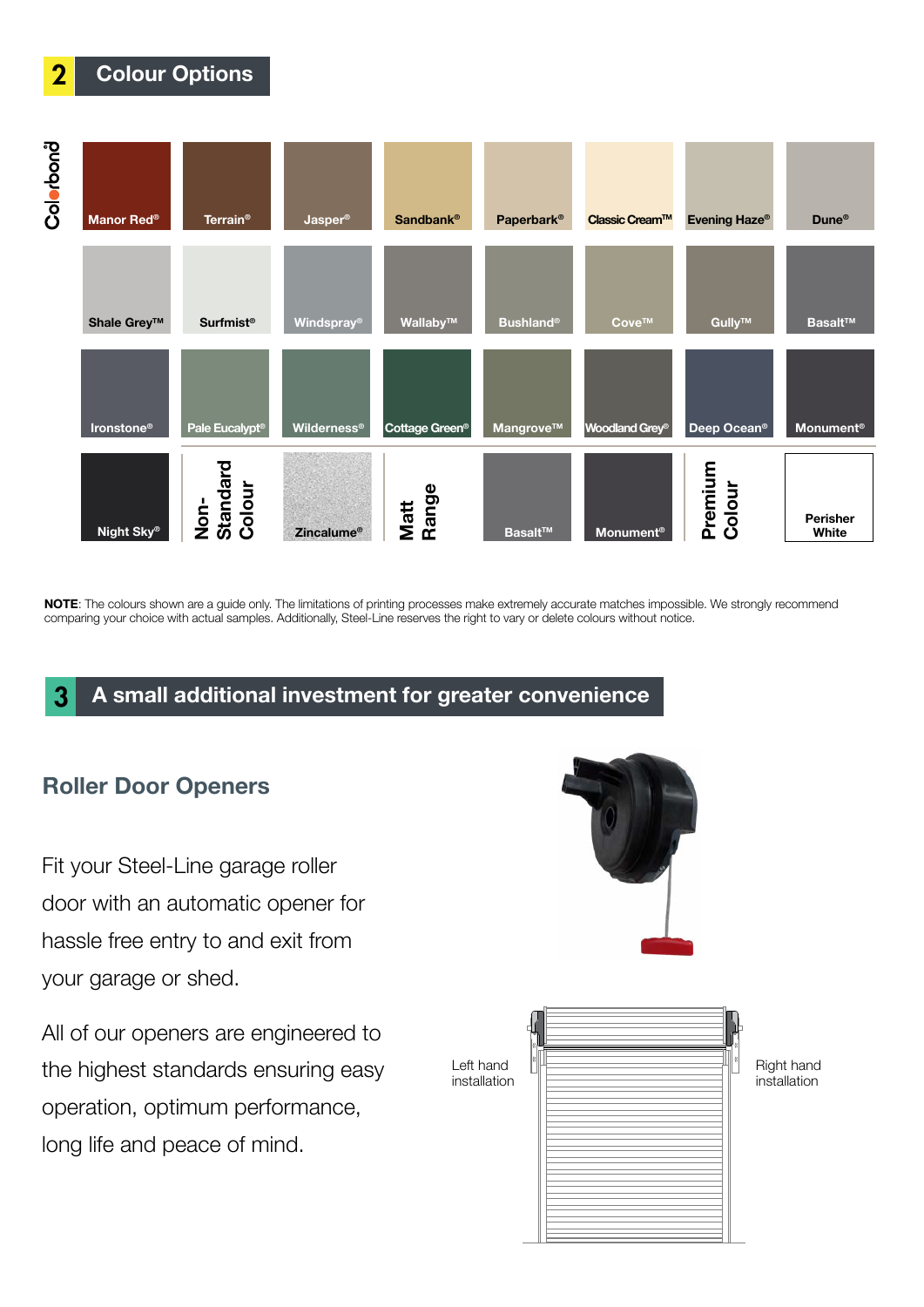# **Soft Start and Stop Function**

This feature is designed to allow for a quiet and smooth door operation, which is important when the garage is located close to bedrooms or living areas.

# **Door Stop Programming**

This convenient feature allows for the door to be stopped at any height for the purpose of ventilation or pet access.

### **Auto Reverse System**

For added safety, each installation comes with this automated feature that causes the garage door to immediately stop and reverse when it comes into contact with an object.

# **Courtesy Light**

This courtesy light is the most convenient way to navigate through your garage and to get in and out of your car. The light automatically switches on as you open the door and switches off automatically after about 2 minutes.<br> **Quality and Adaptability** 

### **Wireless Wall Button**

Can be installed near an internal access door to your garage giving you greater convenience to open and close your garage door.



### **In-built Safety Timer**

This automatic close timer will ensure that your door will close automatically (with optional photo eye beams installed) if you forget to close it yourself. This is a fantastic security feature that will ensure that you have peace of mind.

### **Remote Handsets**

The key ring remote handsets are small and convenient with the ability to operate up to three garage doors or gates from the one unit. A must have for every set of keys in the house.



Our roller door openers are manufactured from quality composite materials, and are approved to the latest world-wide standards. They can also be fitted to most popular brands of roller doors with accessories to suit your requirements.

# **Automatic Opener [Ac](http://www.bossoperators.com.au/accessories.html)cessories**



### **Emergency Key Release**

Used in case of malfunction or power failure, especially useful if there is no other access to the garage.



**Electronic Key Switch** 

Allows entry into your garage from outside, via a key lock. Useful when remote handset is not available.



**'Photo Eye' Weight Bar Technology**

For added safety, this allows the garage door to automatically reverse when its sensor light beam is broken by an obstruction, helping to protect your family from injury and your car from the damage caused by contact.



Fitted to the bottom rail of the roller door to provide extra weight to help stabilize the door while closing.



### **Remote Handsets**

A must for every set of keys in the household. The handset memory register will hold up to 15 handset codes.



### **Wireless Wall Mounted Remote**

Can be installed near an internal access door to your garage giving you greater convenience to open and close your garage door.

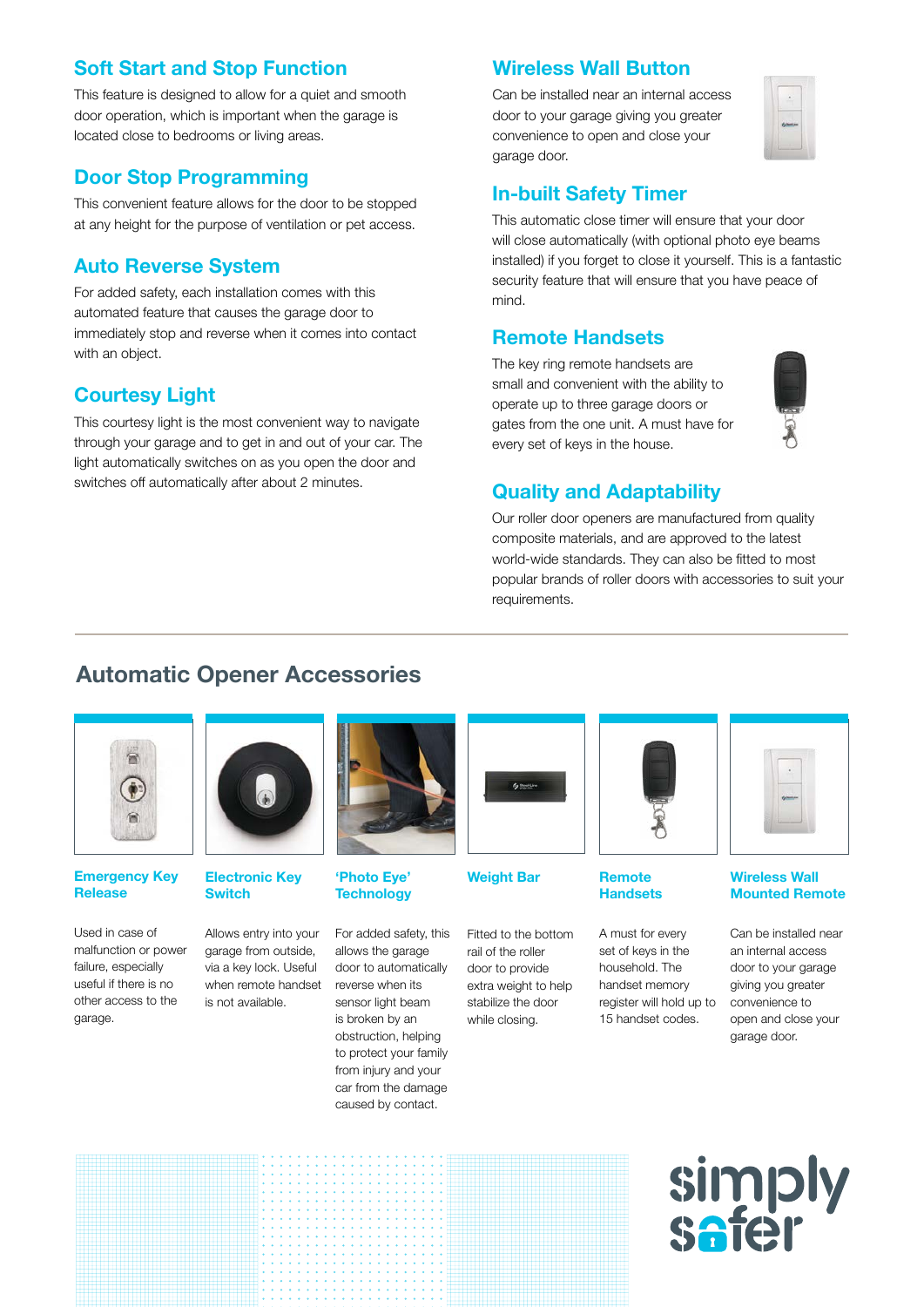$X =$  Structural support minimum "A" series 75mm, "AA" series 100mm,"B" series 100mm



**Plan View**



**View from Inside Looking Out**



**Floor Plan Views Designed to be tough and durable**

> [Steel-Line's range of roller doors](http://www.steel-line.com.au/residential-garage-doors/garage-and-shed-roller-doors) is the benchmark for style and quality in Australian garage doors. The following technical features ensure that your [Steel-Line garage door](http://www.steel-line.com.au) will operate efficiently for years to come.

# **Australian Made Steel**

Steel-Line roller doors are made from genuine [BlueScope](http://www.bluescopesteel.com.au/) [Colorbond®](http://www.colorbond.com/) and [Zincalume\\*](http://www.zincalume.com.au/); top quality steel that stands the test of time.

# **Quality Drums and Springs**

All [Steel-Line garage doors](http://www.steel-line.com.au) revolve on precision-made drum wheels. Garage doors are counter-balanced using helical coil springs to ensure perfect balance and operation. All our springs are heat treated and tempered to give years of trouble free operation.

[\\* BlueScope® Steel i](http://www.bluescopesteel.com.au/)s our preferred supplier. However, we may use equivalent steel from an alternative supplier.

**End View**